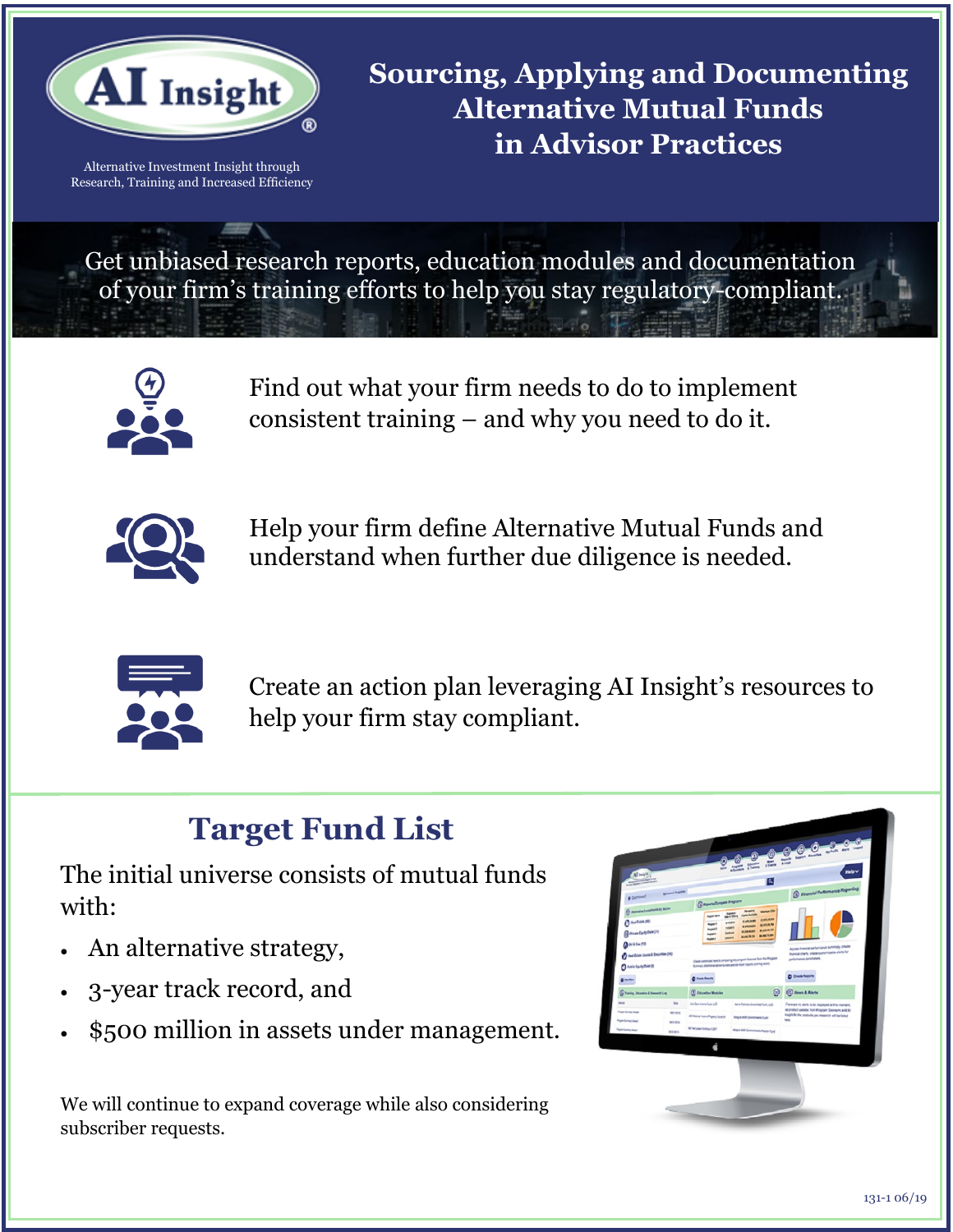### **Alternative Mutual Fund Universe**

**Alternative Mutual Funds**  the Great Recession as investors scrambled for investment options with a lower correlation to the **in Advisor Practices**  equity/bond markets in order to protect their investments from increased volatility. **Alternative Mutual Funds experienced significant growth** in total assets during and after

**Currently, there are more than 450 Alternative Mutual Funds available** and more advisors are considering these investments as a part of a client's diversified portfolio rather than as an opportunistic investment as they were considered years ago. Given this, it's important for advisors to have the resources they need to conduct the appropriate level of due diligence on these products.

**"***Regulatory focus is on Alternative Mutual Funds. FINRA has positioned them as a separate investment class highlighting the complexity, risk and need for awareness. SEC has placed liquidity rules and considered limits on use of derivatives***."**

### **Regulatory Focus**

**Regulators followed the capital flows with heightened suitability concerns** to the retail investor focused '40 Act structure given the non-traditional strategies and investments alternative mutual funds use. This increases the risk and complexity profile compared to traditional mutual funds.

- **The SEC** has been focused on liquidity risk management and derivative exposure with these funds as demonstrated in their *Investor Bulletin: Alternative Mutual Funds*.
- **FINRA** echoed the SEC with an investor letter and e-learning course cautioning the risks of these strategies in an open-end '40 Act structure in its *Investor Alert: Alternative Funds Are Not Your Typical Mutual Fund*. More recently, FINRA identified alternative mutual funds as a unique product set and introduced an e-learning course, *"Understanding Alternative Mutual Funds",* highlighting unique characteristics, potential risks, and the importance of suitability analysis.

## **Due diligence is a necessary obligation**

FINRA's e-learning course calls out, "*Some firms might not review Alternative Mutual Funds through a new product vetting process because they already have a relationship with a fund company*…". Now we've determined:

- **All-encompassing fund company approvals** do not allow for the level of required due diligence necessary on Alternative Mutual Funds as compared to traditional Mutual Funds.
- **Additional scrutiny is needed** prior to advisors offering Alternative Mutual Funds to clients to make them aware of possible risks and help them understand these complex fund strategies.
- **An efficient solution can help firms** establish and enforce best practices. AI Insight's Alternative Mutual Fund Research can help with due diligence based on continued regulatory guidance.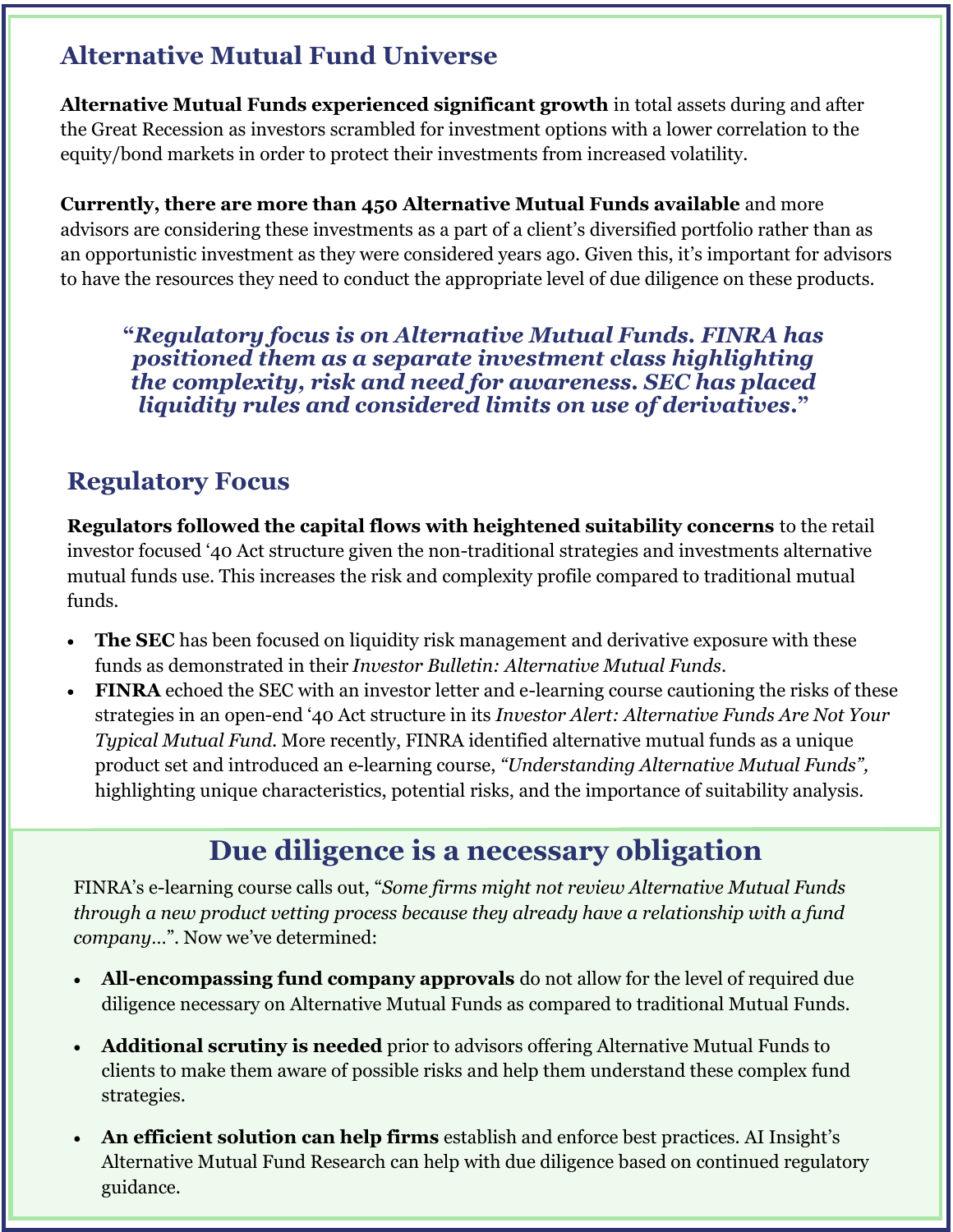### **Define Universe – Train Consistently – Monitor Ongoing**

**One of the key research difficulties** is organizing the breadth of Alternative Mutual Fund strategies while capturing the complexity of the space. There are several third-party research firms that provide high-level data. However, the current category system does not address the breadth and diversity of<br>alternative funds, nor the nuances within the underlying categories alternative funds, nor the nuances within the underlying categories.

**AI Insight's Alternative Mutual Fund Research** provides a system that helps you readily identify what a fund is by the peer group, category and strategy. This includes Company and Infrastructure Insight, Analyst Insight, an Alternative-Centric Portfolio Exposure Summary, Performance Reporting and Insight, and an in-depth overview of the investment strategy and process.

**Alternative is a broad label. Education and due diligence is the number one component to suitability.** Alternative Mutual Funds present a higher risk compared to traditional mutual funds.



**Use AI Insight's two-tiered approach to help you identify what funds are considered complex** and ensure advisors understand the complexities of these types of mutual funds so they can clearly position them in a diversified portfolio.

- 1. **Training and Education:** It's important to offer consistent training and education at the firmlevel. For advisors who utilize Alternative Mutual Funds, consider requiring the comprehensive "*Introduction to Alternative Mutual Funds*" course, which qualifies for 1 CFP® CE credit.
- 2. **Initial and Ongoing Monitoring:** Address the requirement to monitor complex products on an initial and ongoing basis. Advisors can access Research Reports that are fund- and share-class specific, including both quantitative and qualitative information.

#### **Implement advisor best practices at the firm-level and conduct ongoing monitoring**

- **Stay current** with Alternative Mutual Funds your firm is currently working with or considering by setting up customized alerts on AI Insight according to your preferences.
- **Recommend** requiring advisors to use Alternative Mutual Fund Research Reports to create continuity and proactively present complex solutions to clients in a compliant way.
- **Monitor** advisor activity using the Training, Education and Research log, which automatically documents advisor research, training and education efforts.